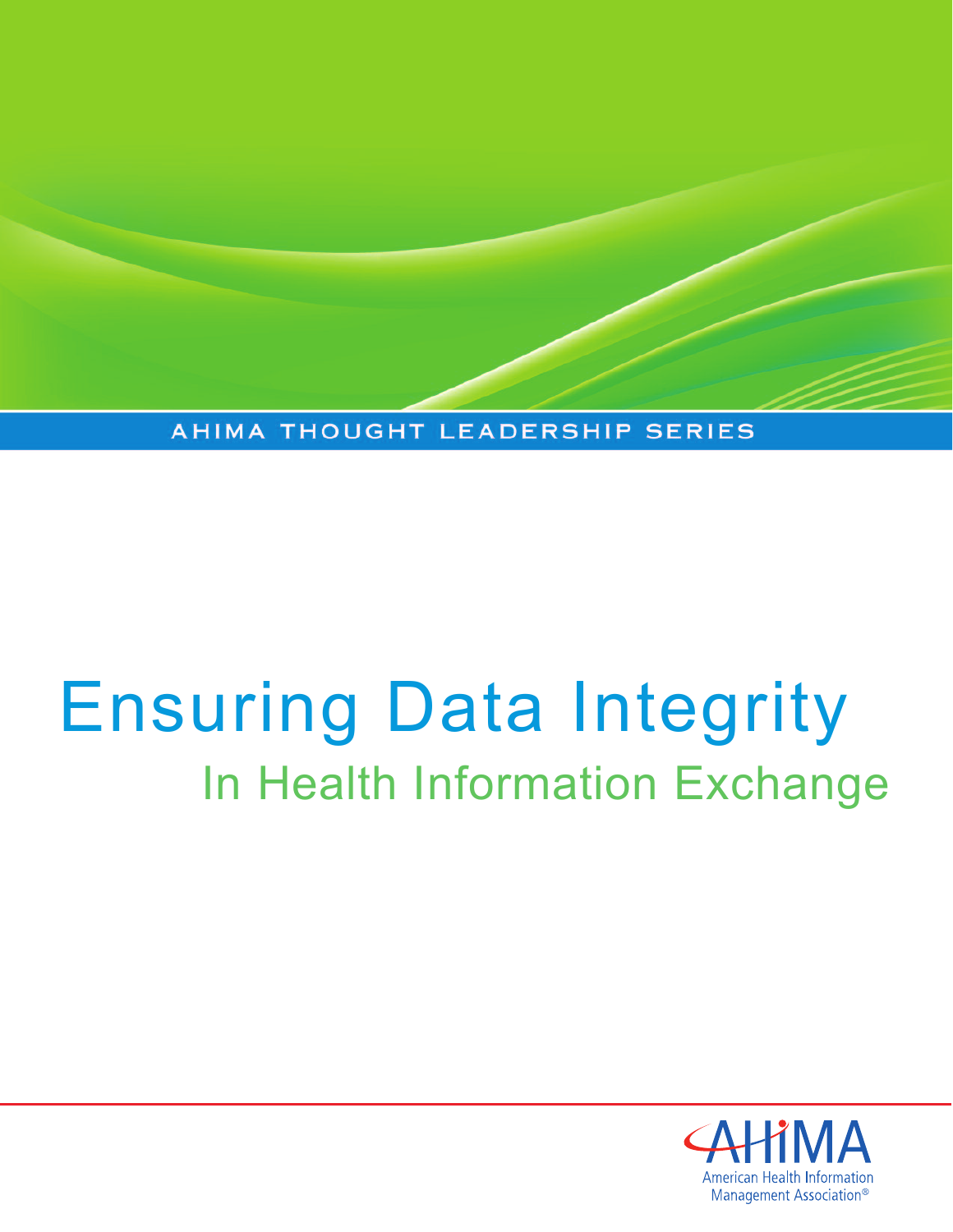Inaccurate health information may adversely affect the quality of an individual's healthcare, insurance, and employability. As computerization of health information continues and the scope of organizational exchange of health information widens into health information exchanges (HIEs), maintaining the integrity and completeness of health data is paramount.

The overarching goal of HIEs is to allow authorized users to quickly and accurately exchange health information to enhance patient safety and improve efficiency. Achieving this goal is dependent on the ability to link (match) multiple, disparate records relating to a single individual.



A 2008 RAND report, "Identity Crisis: An Examination of the Costs and Benefits of a Unique Patient Identifier for the US Health Care System," noted that avoiding adverse drug events, which are often the result of incomplete linking information about a patient's medications or allergies, could save the healthcare system in the US about \$4.5 billion per year. 1 This report also points out that on average an 8 percent duplicate record rate existed in the master patient index (MPI) databases studied. The average duplicate record rate increased to 9.4 percent in MPI databases with more than 1 million records.Additionally, the report identified that the duplicate record rates of the enterprise master patient/person index (EMPI) databases studied were as high as 39.1 percent.

High duplicate record rates within EMPI databases are commonly the result of loading unresolved duplicate records from contributing MPI files. EMPI systems that leverage advanced matching algorithms are designed to automatically link records from multiple systems if there is only one existing viable matching record. If the EMPI system identifies two or more viable matching records when loading a patient record, as is the case when the EMPI contains unresolved duplicate record sets, it must create a new patient record and flag it as an unresolved duplicate record set to be manually reviewed and resolved. Therefore, if care is not taken to resolve the existing EMPI duplicate records, the duplicate rate in an EMPI can significantly grow as additional MPI files are added.

Patient identity integrity is the accuracy, quality, and completeness of demographic data attached to or associated with an individual patient. This includes the accuracy and quality of the data as it relates to the individual, as well as the correctness of the linking or matching of all existing records for that individual within and across information

AHIMA HIE Practice Council Contributors: Linda Bailey-Woods, RHIA, CPHIMS; Teresa M. Hall, MHA, RHIT, CPC; Aviva M. Halpert, RHIA, MA, CHPS; Steven Kotyk ; Shirley Neal, RHIT; Letha Stewart, MA, RHIA; and Susan O. Torzewski, RHIA

#### Editor: Anne Zender, MA

#### Design: Candy Ramos

Representing more than 64,000 specially educated health information management professionals in the United States and around the world, the AHIMA is committed to promoting and advocating for high quality research, best practices, and effective standards in health information and to actively contributing to the development and advancement of health information professionals worldwide. AHIMA's enduring goal is quality healthcare through quality information. ahima.org ©2012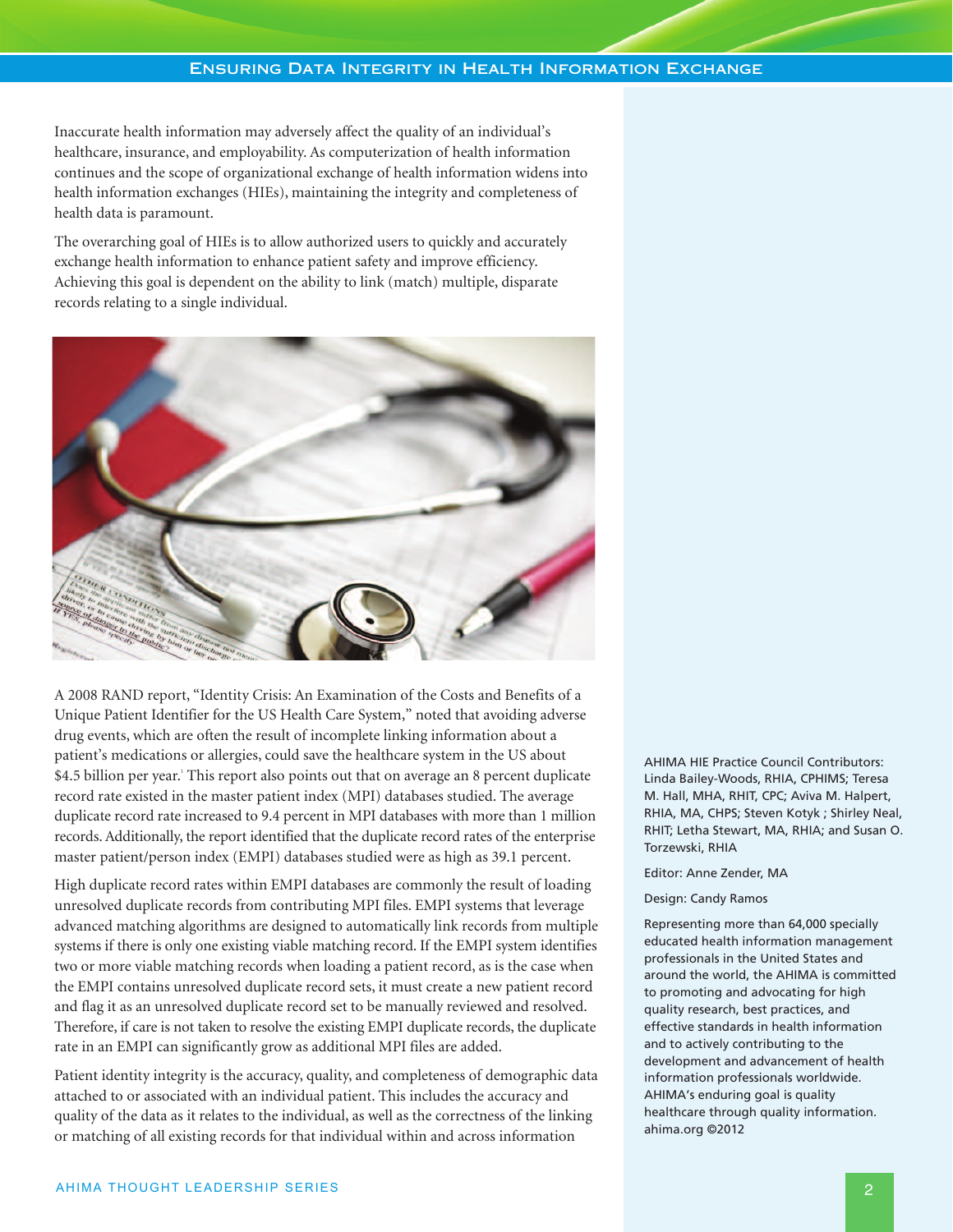systems. There are tremendous potential benefits and cost savings within the healthcare industry contingent on accurate patient identification and interoperability. Participation in an HIE can also provide increased efficiency in the delivery of healthcare by permitting access to more complete and timely information regarding individual patients.

#### **HIM Professional Involvement**

Traditionally, the primary responsibility of the HIM professional has been to provide accurate data to support the delivery of quality healthcare. The HIM professional has to balance the patient's right to privacy with the need to allow access to health data for legitimate uses.Application of HIM skills within the HIE arena will expand opportunities in the areas of information technology, database management, data analysis, and patient identity. HIM professionals possess the knowledge and skills that add value to the effective planning and implementation of an HIE while ensuring compliance with the HIPAA privacy and security rules.

The unique skill set of the HIM professional is increasingly recognized and sought after in today's electronic healthcare environment. The increased importance of collecting accurate and timely health data across multiple organizations and the integration of new technology in the healthcare delivery system continue to both shape and expand the role of the HIM professional.

The purpose of this report is to provide general concepts and current examples of methodologies for the development of data integrity and quality standards in HIE.

#### **HIE Models**

HIEs typically have one of three architectures; centralized, federated (or decentralized), and hybrid. The choice of architecture is driven by the organization's privacy and security practices.

- » In a **centralized model** each organization transmits patient demographic and clinical information to a shared repository. This centralized repository is queried to obtain a patient's linked results and other information
- » In a **federated model** the data source organization maintains custodial control over the patient's medical record and indices. When requested, data is queried from the data source organization.
- » A **hybrid model** is a mixture of the federated and centralized models. For example, some HIEs use a modified hybrid model consisting of independent databases (federated) for each data source on "virtual servers," replicating all the benefits of federation while leveraging economies of scale from centralized management capabilities. This approach utilizes "virtual servers" and is believed to be more cost effective and scalable, providing additional security that would not be available through a more conventional approach.

HIE organizations are governed by an HIE board of directors and/or executive committee that provides oversight to specialty committees. The specialty committees develop policy and procedures that ensure health data are accurate, complete, relevant, and up to date. These committees are responsible for subject matter expertise and operational aspects including HIM, finance, technology, communication, and clinical priorities. Each HIE must develop policies to ensure high levels of data integrity, including data content standards and definitions to promote submission of quality data for which the HIE and participating organizations are responsible.

**The unique skill set of the HIM professional is increasingly recognized and sought after in today's electronic healthcare environment.**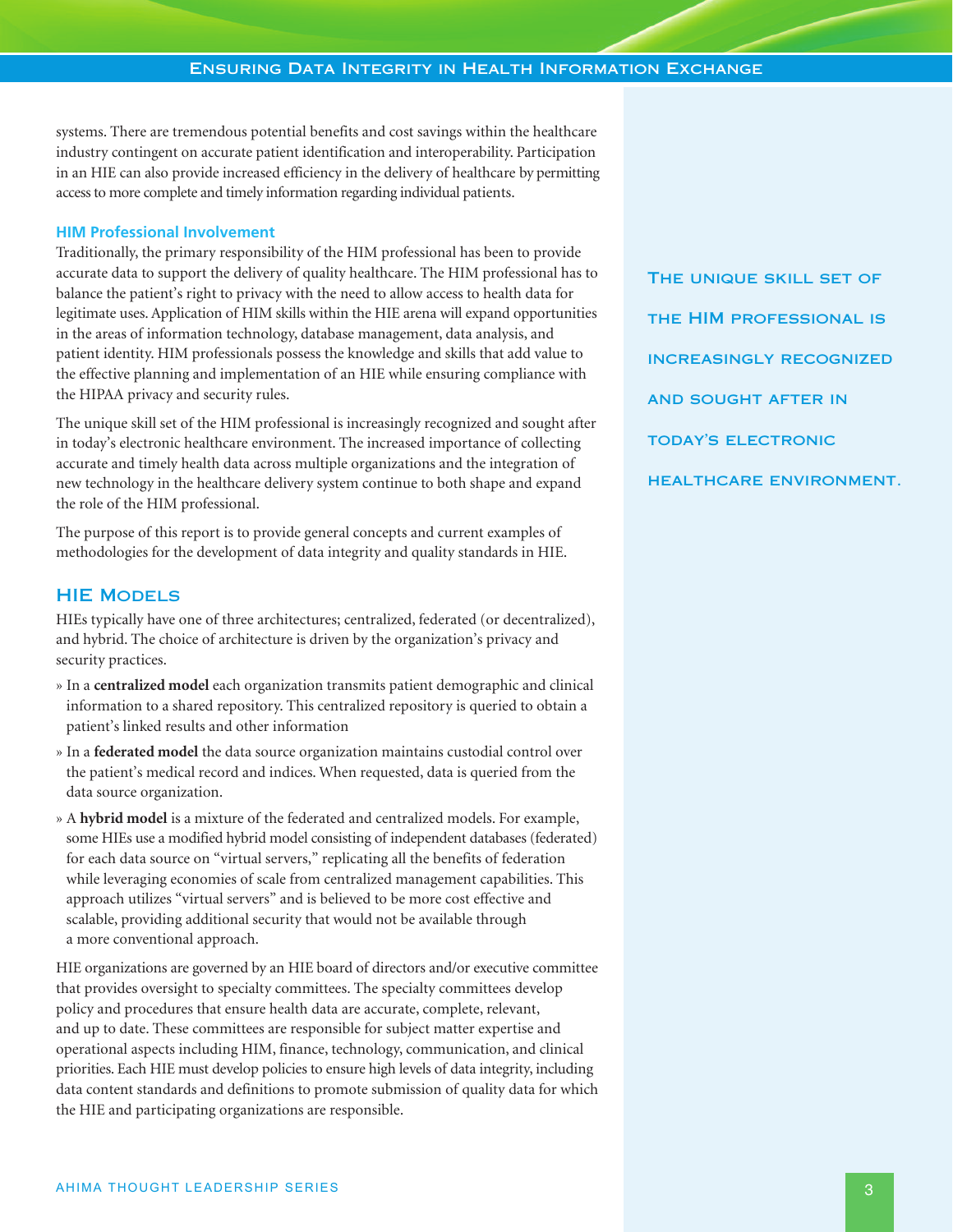

The HIE governance structure specifies the distribution of rights and responsibilities of the board, as well as the managers, shareholders, and other stakeholders. It also spells out the rules and procedures for making decisions on corporate affairs. HIE governance is also focused on promoting corporate fairness, transparency, and accountability. According to the Office of the National Coordinator for Health Information Technology, the governance structure also incorporates the organization's strategic response to risk. 2 Some initial tasks traditionally include:

- » Establishment of a governance structure that achieves broad-based stakeholder collaboration
- » Setting initial goals, objectives, and performance measures for the exchange of health information that reflect agreement among the healthcare stakeholder groups and that accomplish regional or statewide coverage of all providers for HIE requirements related to meaningful use (MU) criteria
- » Establishment of mechanisms to provide oversight and accountability of HIE to protect the public interest

#### As an HIM professional, how can you get involved in your HIE?

One way for HIM professionals to participate and guide HIE activities regarding data integrity is to join HIE leadership—the board of directors or executive committee—or specialty committees—HIM, finance, legal, audit and compliance, clinician, technology/ technical advisory, consumer advocacy, community project, or nominating—that develop policy and procedures that ensure health data are accurate, complete, relevant, and up to date.

#### **Patient Information Exchanged within an HIE**

The overall goal of HIE is to provide a patient's requested clinical information in real time and in a format that allows it to be used effectively by the provider currently seeing the patient. To achieve this purpose the HIE may provide the requested information in a variety of ways. For example, accepted formats for exchange documents are varied and include the Continuity of Care Document (CCD) or Continuity of Care Record (CCR), scanned documents in PDF, TIFF or other format, HL7 records, plain text records, and

**The overall goal of HIE is to provide the patient's requested clinical information in real time and in a format that allows it to be used effectively by the provider currently seeing the patient.**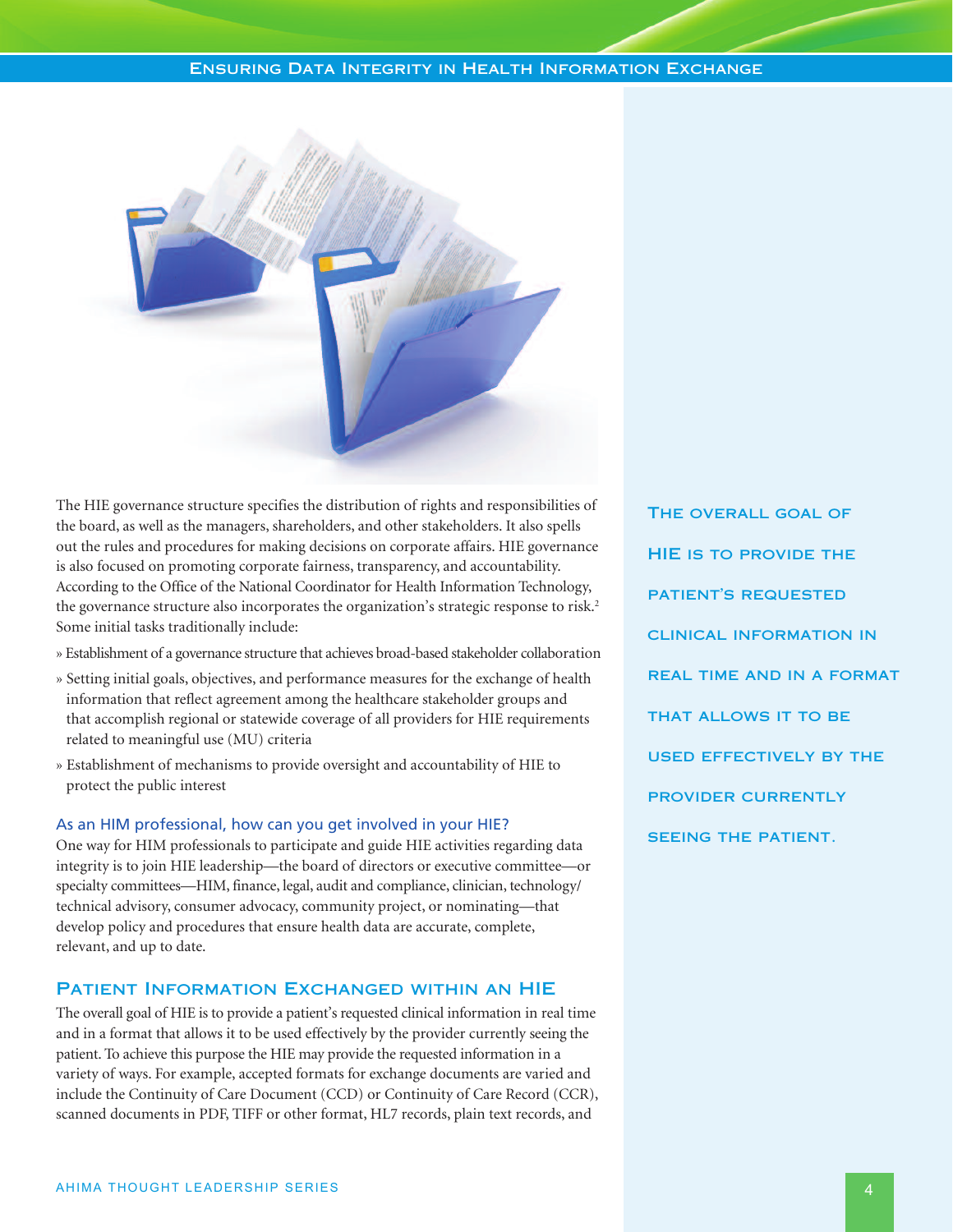the like. In most cases the document formats are dependent on the original source formatting. The "gold standard" is a document that can be "parsed" to provide discrete data elements that can be incorporated into the current provider's electronic health record (EHR) using standard mapping and conversion techniques.

Although many HIEs have the ability to translate documents into other formats, providing such a service is expensive and requires constant maintenance and review. Therefore, the HIE itself often only provides a view of a document provided by another source.

Many HIEs are still developing their business models and working to establish transactional volumes and records to ensure HIE viability and sustainability. In order to maximize record volume they are willing to work with provider systems to accept records in a variety of formats. More fully developed HIEs permit participating providers to retrieve data elements in standardized formats, which may then be incorporated within the provider's EHR. The actual incorporation of these data elements into the provider systems is the responsibility of the provider. One strategy some HIEs have adopted, and which others are considering adopting, is incorporation of both the NHIN and the Direct Project protocols in order to facilitate electronic information access.

#### Incorporating the HIE's information into a participant's medical record

There are three models with regard to incorporating patient information obtained from the HIE. One model permits cut and paste with attribution; one model permits scanning the report itself into the chart so that the source is visible; and the third model permits summarizing the content of the received information. The policy in each case is determined by the HIE's board of directors.

# **Patient Identification**

# How a patient's information is maintained, corrected, or updated when new information is sent to the HIE

A combination of automated and manual processes are in use in various HIEs to maintain the integrity of any EMPI. Typically the HIE uses the same processes as a self-contained EMPI. It is continuously updated by data sources regarding patients who have opted in and out of the exchange. To a greater or lesser extent, historical information is maintained with all updates as patient matching algorithms match new patient demographic information against existing information. Systems that rely on the algorithm usually set a confidence level, so that if a match does not meet a confidence threshold, then a new patient is created. A report is periodically run to identify likely matches subsequently reviewed by the HIE staff. Depending on staffing availability, HIE staff follow up with the submitting facilities as necessary to verify the validity of the demographic data. Corrections are made as necessary and when indicated. Duplicate patients are merged or linked. Many HIEs also receive HL7 merge messages from each participant. These messages are routed into a work queue and patients are electronically and manually merged, linked, or updated.

The processes to correct demographic data depend on the individual HIEs and their agreements with the participating hospitals or providers. At a minimum, the HIE's policy should clearly state who can initiate a correction, what notifications are required (by whom, and to whom), and within what time frame of the correction.

**One strategy some HIEs have adopted, and which others are considering adopting, is incorporation of both the NHIN and the Direct Project protocols in order to facilitate electronic information access.**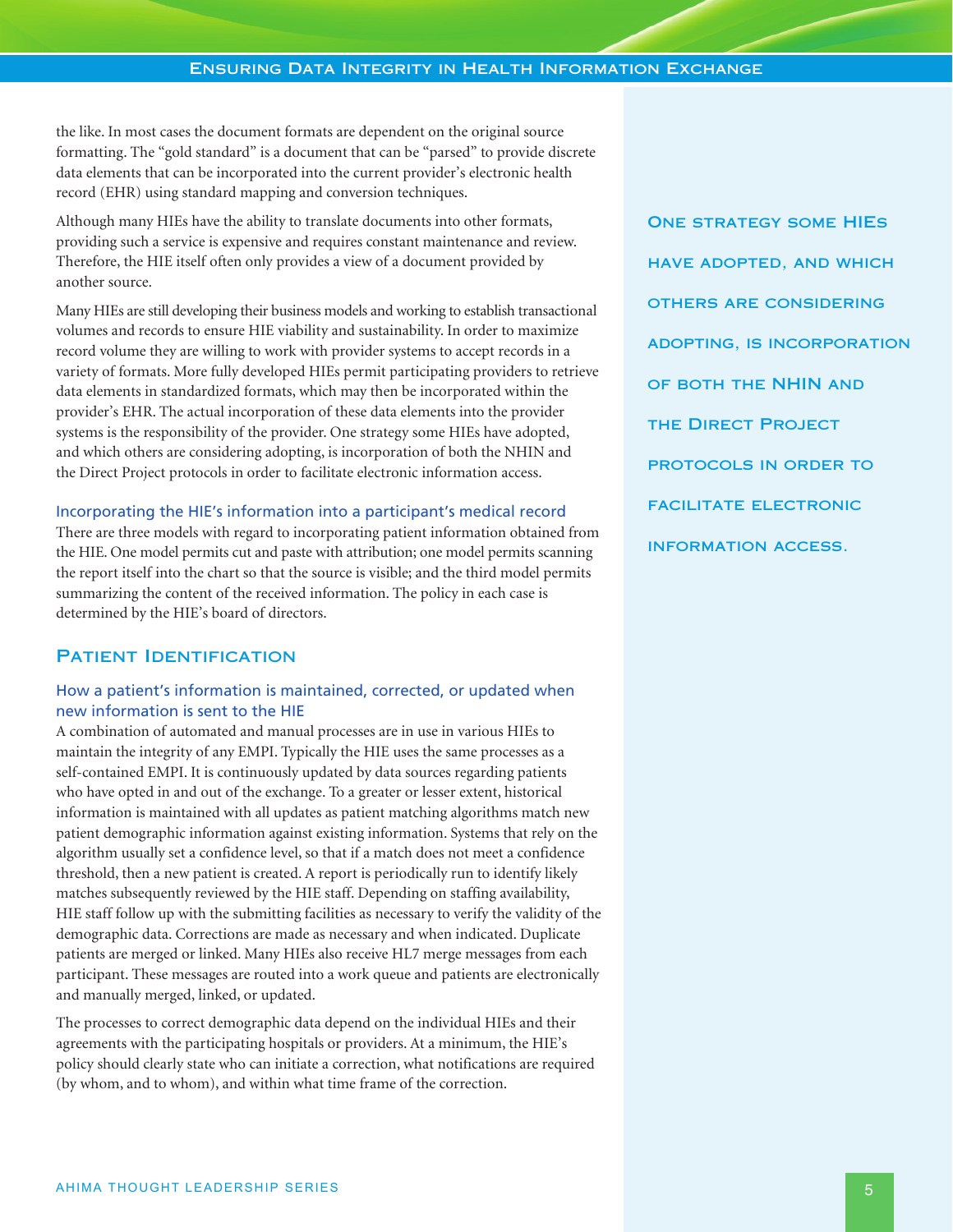

Clear and concise policies and procedures are required at both the organizational and HIE levels to ensure corrections are handled in an appropriate manner. For example, in Massachusetts, Hospital A requires that all requests for amendments or corrections to health information be submitted to the hospital within five business days. <sup>3</sup> The HIE is not allowed to independently and arbitrarily make patient amendments to health information. As the HIE will most likely not be the source system for either the patient's demographic or clinical information, corrections in the HIE environment can be risky.

Since it is essential to propagate any change to all copies of the health record across the continuum of care, all participants within the HIE should understand how and when corrections will be made by the HIE and the impact those corrections may have on the patient's records. HIM professionals can provide leadership and guidance regarding HIPAA privacy rule amendment requirements for both the source organizations and the HIE.

# Process for ensuring all information in the record attributed to a patient actually belongs to the patient

A combination of algorithms and programmatic matching, human review of matches that fail programmatic linking, and periodic sampling and review of data quality should all be represented in a well-rounded data integrity program.

Ideally, before sharing data with an HIE each organization will have made a formal commitment to accurate patient identification by establishing guidelines for data stewardship and data governance with quantifiable expectations and performance standards in order to decrease the number of duplicate patients in their healthcare systems. Many HIE organizations will employ advanced matching algorithms capable of identifying up to twice as many potential duplicate record sets than most duplicate record reports found in healthcare information systems. This increased accuracy in duplicate record detection within the HIE has the potential to highlight the need for greater patient identity scrutiny and possibly improved patient identity management technology with the patient access and HIM departments.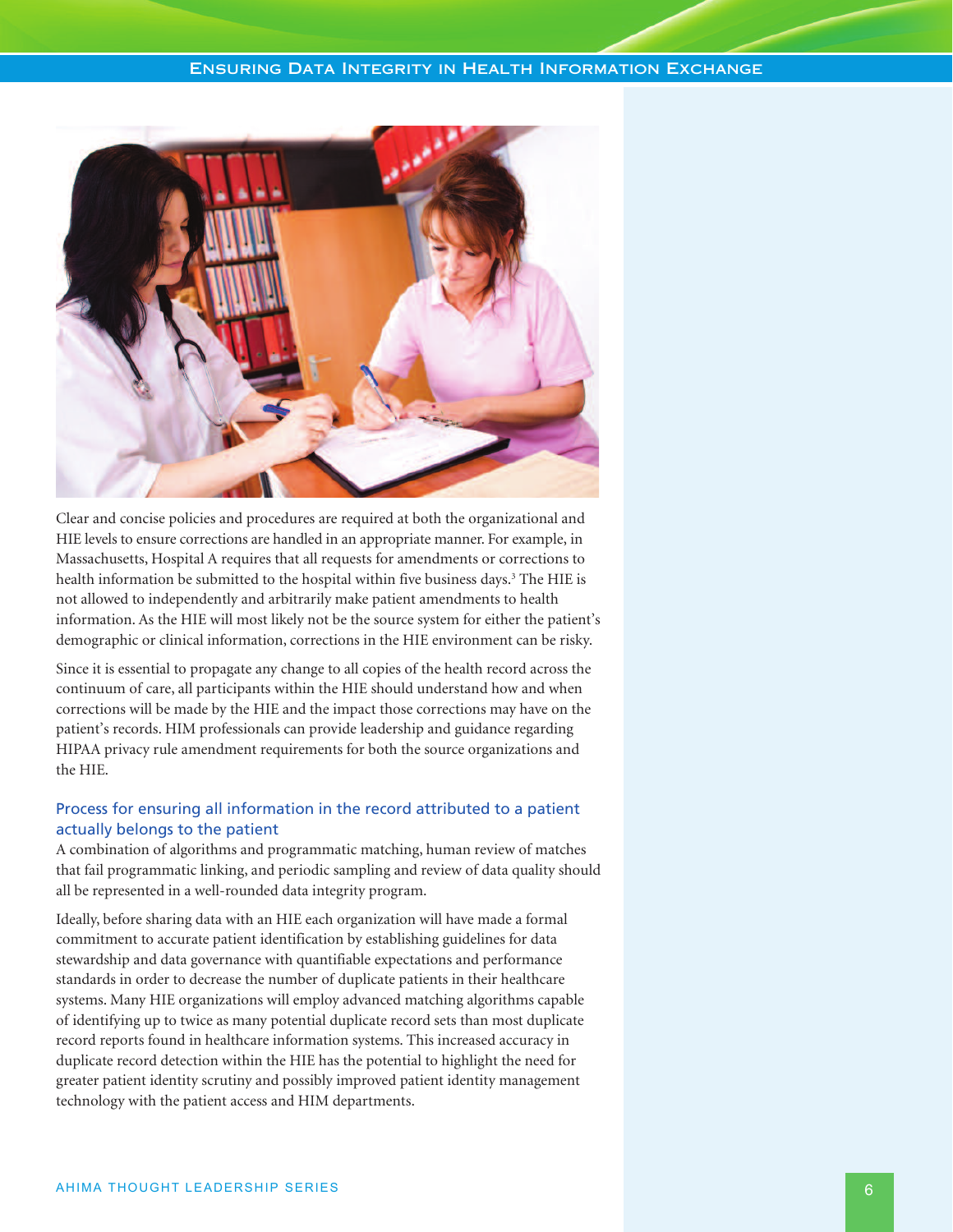Although improved technology is important, inside each participating organization and within the HIE there should be multiple stakeholders who identify problem areas and monitor performance. This group should also define the format for each field and data definitions for each field (to increase consistency) and create processes for complete and accurate data capture for all required fields. HIM and IT staff, in their collaborative roles, should examine each system interface and any affiliated domains with reasonable tests to assure accurate patient identification. The individual healthcare organizations should establish internal review and acceptance criteria and performance metrics, perform baseline and continuous assessments of patient identification practices, and provide performance feedback to affected staff.

#### **Data Elements Used in Patient Selection**

# Process to ensure accurate selection, by requester, of information belonging to the correct patient

HIEs have varying minimum criteria for searching for a patient.

At a minimum we believe that the patient's last name, first name, and date of birth should be used to score and match a patient. If the requester does not supply the required elements, no patient data will be accessed. Not only is it necessary to ensure the information in the index associated with that patient's identifiers actually belongs to the patient in question, but care must also be taken to ensure the requestor selects the correct patient from the available choices. The literature discusses both "pull" and "push" technology in relation to the combining of clinical data from multiple sources into one view for the requester and the various algorithms used to provide the list of possible candidates, but little information is available regarding how to ensure the requestor selects the correct patient. 4

#### Process to ensure all available patient information maintained in the HIE is displayed and/or accessible to the requesting party

In order to perform this task, the HIE must use some type of intelligent search mechanism or protocol that can first present a concise list of possible matching patients and records and allows for minor errors such as typos and "sounds-alike" naming. Once the user selects the specific patient, the HIE must then search its databases for records identified as belonging to that specific patient. The identified records may be contained within the HIE (centralized) or held by an affiliated source (federalized) or may be a hybrid. The list of possible matching patients is returned to the requester, who then selects the patient. A request is then sent through the system to find any available documents for the specified patient. From the list of available documents, the provider selects which document(s) he or she wishes to actually see or review. This selection initiates a query for the actual document(s), which is then retrieved and displayed for the provider. For the HIE to successfully present a comprehensive list of records for the specified patient, there must be some type of patient matching process in place.

# Process/method for locating patients outside the jurisdiction of your HIE (an external HIE query)

Presently, inter-HIE patient inquiries can occur through the National Health Information Network utilizing the Integrating the Healthcare Enterprise Cross-Community Patient Discovery (XCPD) profile. <sup>5</sup> The XCPD offers a means to discover mutually known patients and a method to correlate the patient's identifiers across those communities.

**The individual healthcare organizations should establish internal review and acceptance criteria and performance metrics, perform baseline and continuous assessments of patient identification practices, and provide performance feedback to affected staff.**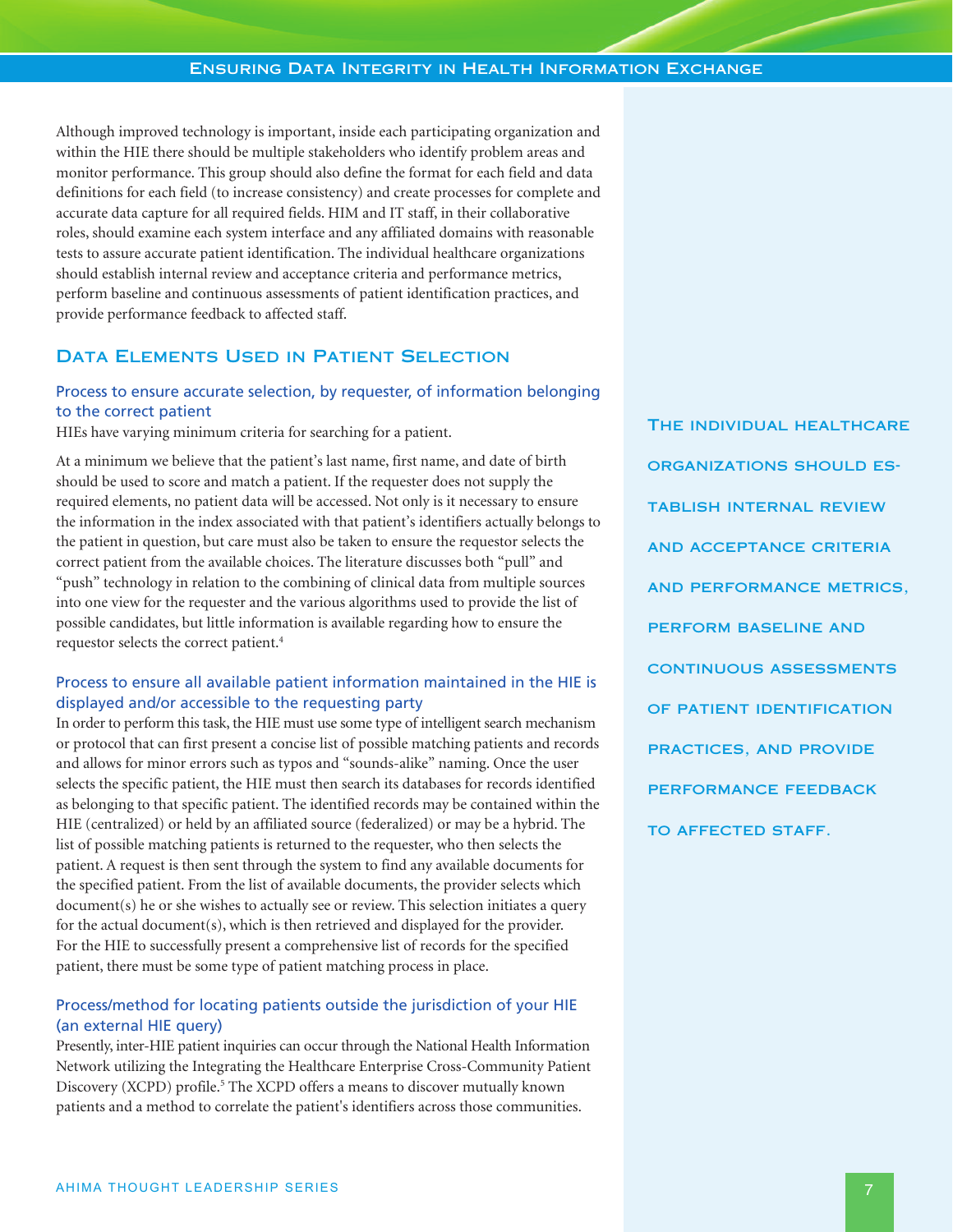In conjunction with the XCPD, the Cross-Community Access (XCA) profile provides a method to assemble clinical documents (CCD, CCR, radiology [DICOM] images, and the like).

To illustrate, imagine that Dr. Graff has an encounter with his patient, Elizabeth "Beth" Hexom. Currently, Beth lives in Dallas; however, she recently moved there from Detroit. Thus, the majority of Beth's past medical history is stored in the clinical systems of provider institutions in the Detroit area. Fortunately, Dr. Graff's HIE has the ability to discover patient data that exists outside of the local, Dallas-based community. Dr. Graff directs a patient inquiry through the North Texas HIE utilizing the Cross-Community Patient Discovery (IHE XCPD profile) protocol supported by the NHIN to the Detroit HIE and finds the relevant patient identifiers from the Detroit community who represent Beth Hexom. With this information, Dr. Graff can subsequently use the Cross Community Access (IHE XCA profile) to look for documents containing Beth's past medical history held within the Detroit community.

It is important to note that according to the NHIN Patient Discovery Specification Version 2.0 that HIEs provide advanced probabilistic matching for patient inquiries. Specific restraints are also defined in order to mitigate the risk of false negative and false matches. <sup>6</sup> These restraints require that inter-HIE searches can return multiple records from different healthcare organizations, but can only return one record per "assigning authority" or organization-specific MPI (data source). Therefore if a hospital contains a duplicate record for the requested patient, then the HIE is required to return an error message and is not allowed to return any results (from that data source) to the requesting HIE. The HIE is still able to supply the requesting HIE with non-duplicated patient records, but must block any information from the organization that has not resolved a compromised patient record within their own organizational/enterprise MPI.7 If multiple matches occur, the requester can resubmit the query with additional demographic information or contact the healthcare provider directly to verify the possible existence of clinical records for their patient.

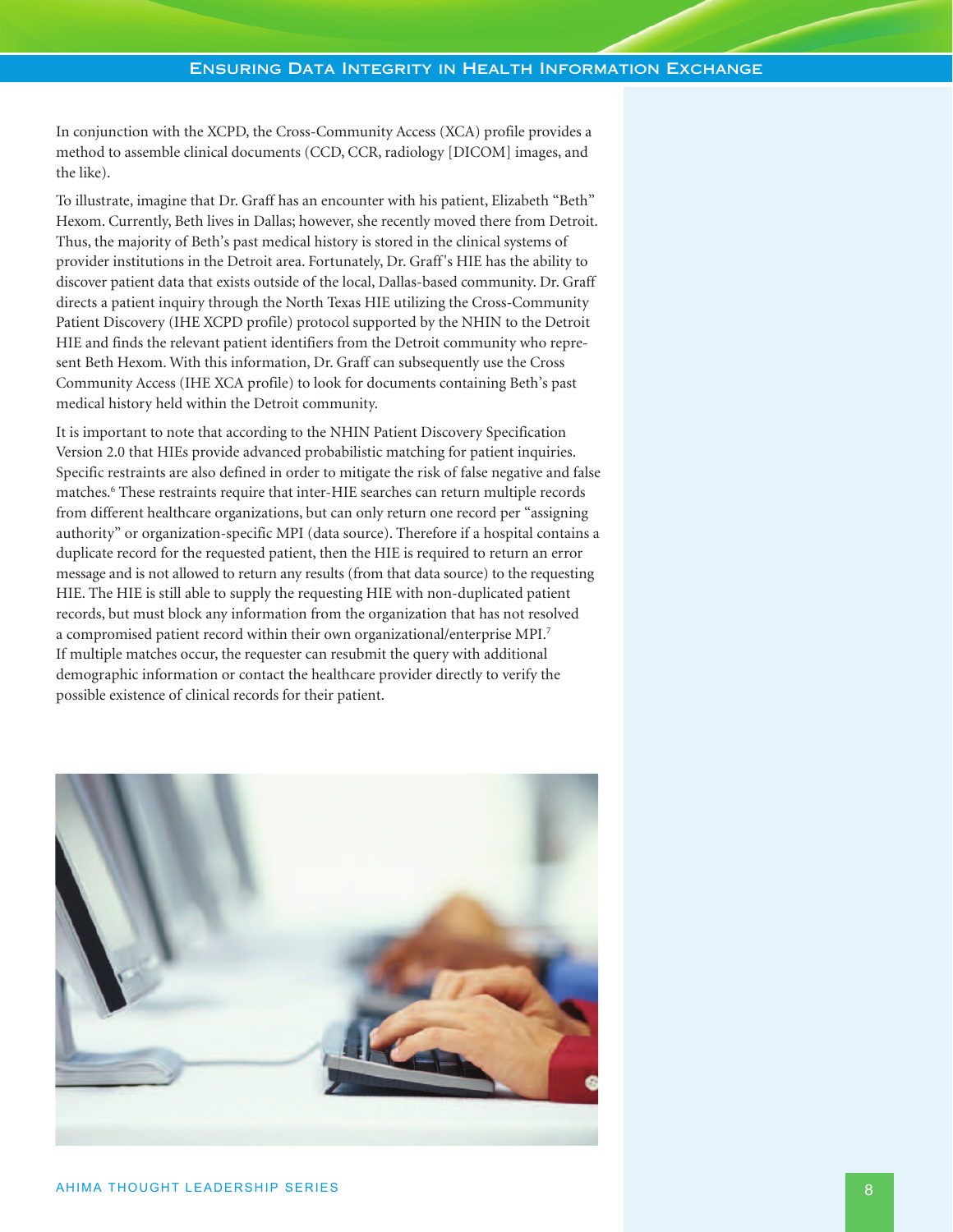# **Secure Data Transfer**

HIEs employ a combination of approaches depending on their integration architecture. Some examples include an encrypted virtual private network for interfaced clients, secured sockets layer (a protocol for encrypting information over the Internet) or secured portal with applicable HIPAA safeguards (password complexity, timeouts, and so forth) for portal users.

Of the HIE survey respondents, all are committed to providing secure clinical data exchange as defined by ONC and HITSP, including public key encryption and hardware/ software tokens. ONC recognizes that secure data transfer is essential from both a security and privacy perspective. A clinical message service that meets industry security standards will be utilized and required for HIE certification. For example, the Commonwealth of Virginia HIE is committed to implementing the HITSP Secured Communication Channel Transaction to provide the mechanisms to ensure the authenticity, integrity, and confidentiality of transmissions, and the mutual trust between communicating parties. 8,9 Their objectives include providing:

- » Mutual node authentication to assure each node of the other's identity
- » Transmission integrity to guard against improper information modification or destruction while in transit
- » Transmission confidentiality to ensure information in transit is not disclosed to unauthorized individuals, entities, or processes

#### **Data stewardship of the data maintained by the HIE**

Health data stewardship is a responsibility, guided by principles and practices, to ensure the knowledgeable and appropriate use of data derived from individuals' personal health information. Data stewardship is everyone's responsibility. This is a particularly sensitive issue in healthcare today because there is no federal law establishing precise ownership rights or responsibilities. Health data stewardship encompasses the responsibilities and accountabilities associated with managing, collecting, viewing, storing, sharing, disclosing, or otherwise making use of personal health information. 10

This is further complicated by HIPAA because organizations must consider the relationship between covered entities, organized healthcare arrangements, business associates, and the obligations for disclosure of information to patients. EMPI managers must consider how data should be distributed in the HIE ecosystem. A patient record source can control data distribution by specifying which entities should see patient data either during patient query or during patient identifier cross reference notification. The patient can control which providers should see their data using a patient consent portal by using the portal to grant or revoke the consent given to a provider.

In 1973, a task force was formed at the US Department of Health, Education, and Welfare—now Health and Human Services—to look at the impact of computerization on medical record privacy. The task force developed a code of fair information practices, consisting of five clauses: openness, disclosure, secondary use, correction, and security.<sup>11</sup> The value of fair information practices not only rests in providing a framework for privacy laws, but in forming the foundation of an individual organization's privacy policy, regardless of whether it is a private, public, or nonprofit organization. <sup>12</sup> The principal

**Health data stewardship is a responsibility, guided by principles and practices, to ensure the knowledgeable and appropriate use of data derived from individuals' personal health information.**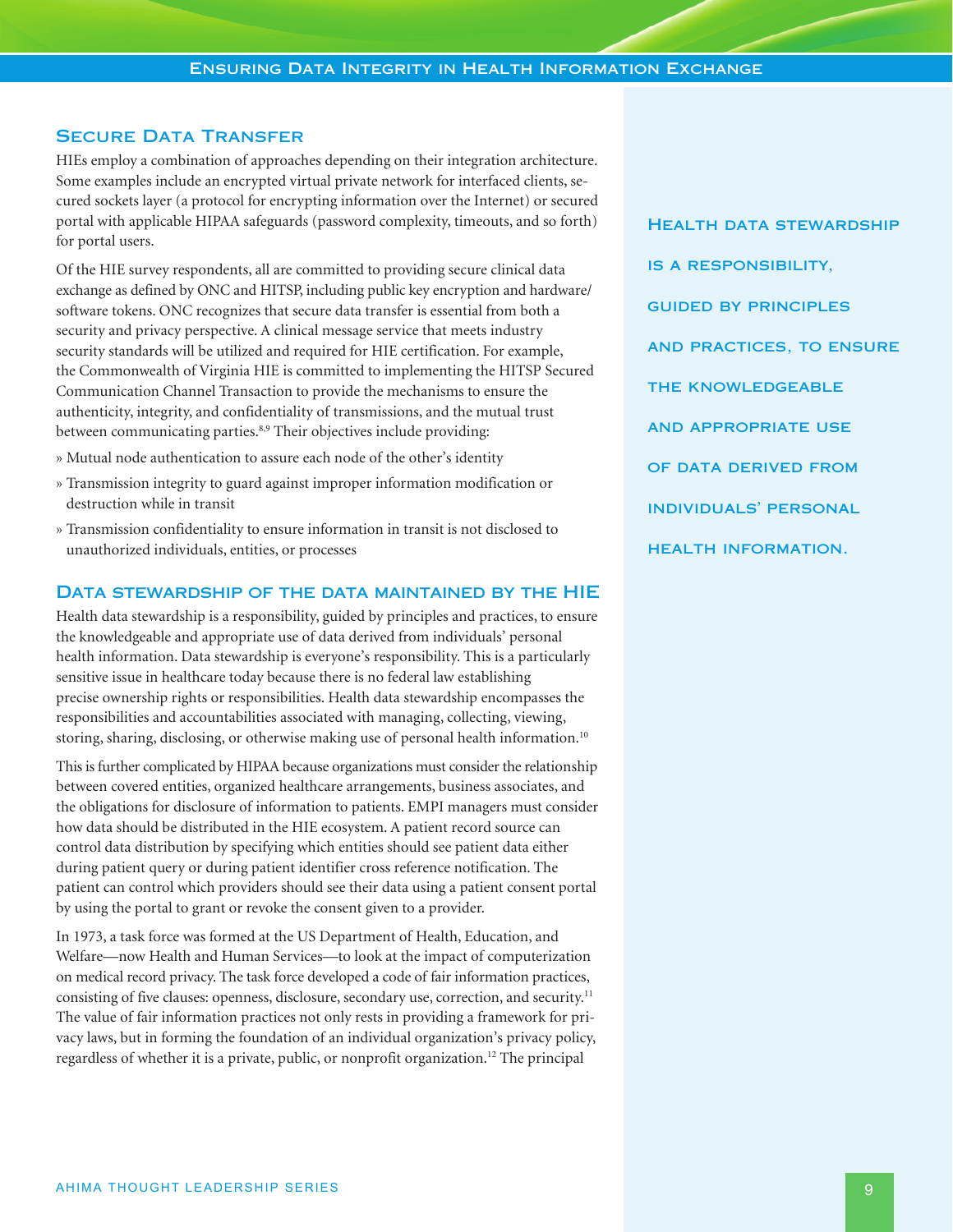components embodied in this framework are those that make sense for any organization adopting enhanced HIT. They include:

- » Individual access
- » Correction
- » Openness and transparency
- » Individual choice
- » Collection, use, and disclosure limitation
- » Data quality and integrity
- » Safeguards
- » Accountability

Health data stewardship is becoming increasingly important—not only to ensure privacy protection, but also to ensure the data used to make decisions are sound and properly maintained and retained. Within healthcare, the importance of health data stewardship has arisen because of concerns regarding data management—especially in light of automated collection and enhanced data mining tools that potentially make electronic health data more vulnerable to risk—again, not only in terms of privacy protections, which are of utmost importance, but also in the quality of data with which health-related business and clinical decisions are made.

# **Summary**

Ensuring data quality is not a trivial task. Ideally, the health data in an electronic record should be accurate, up-to-date and complete; but unfortunately the real world is far from ideal. High-quality data requires us to have a very clear understanding of the meaning, context, and intent of the data—unambiguous and, ideally, standardized computable definitions of data that can form the basis for future safe decision making.

To facilitate data quality, the ultimate goal of any HIE should be accurate identification of the patient. HIE patient identity and administration has three patient identification profiles: (1) the patient identifier cross-reference profile that matches patients by cross-referencing IDs; (2) the patient demographics query profile queries a central patient information server; (3) patient administration management knows where the patient is, was, or is going. <sup>13</sup> In addition the HIE should assign a unique patient/person identifier by using advanced record matching techniques, for example, probabilistic algorithms, and manual processes, as needed.

Nine influences have been identified as industry standards: system interfaces, algorithms, unique identifiers, business processes, data accuracy, data quality, training, and medical devices.Very high MPI duplication rates have been identified in all arenas. Meeting industry standards regarding data quality could therefore produce tremendous benefits both in terms of monetary savings and quality of care.

Quality information is essential to all aspects of today's healthcare system, so improving the quality of data, information, and knowledge is paramount as we transition from paper to EHRs. Many errors and adverse incidents in healthcare occur as a result of poor data and information. In addition to threatening patient safety, poor data quality increases healthcare costs and inhibits health information exchange, research, and performance measurement initiatives.

HIM professionals play a critical role by leading initiatives related to standards, technologies, education, and research that are vital for capture, use, and maintenance of accurate healthcare data and facilitating healthcare's electronic evolution.

**Quality information is essential to all aspects of today's healthcare system, so improving the quality of data, information, and knowledge is paramount as we transition from paper to electronic health records.**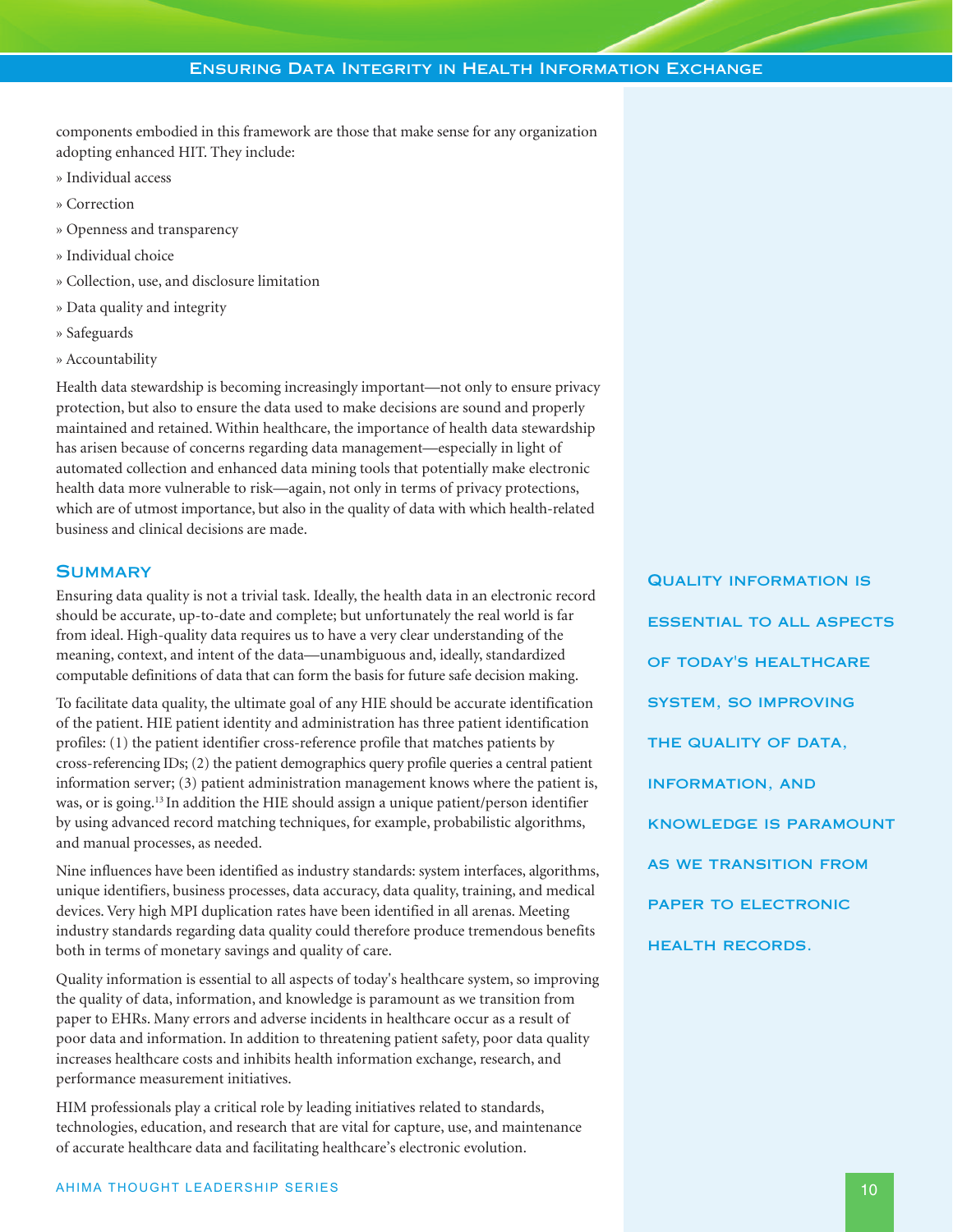#### **NOTES**

- 1. Hillestad, Richard, James H. Bigelow, Basit Chaudhry, Paul Dreyer, Michael D. Greenberg, Robin C. Meili, M. Susan Ridgely, Jeff Rothenberg, and Roger Taylor. "Identity Crisis: An Examination of the Costs and Benefits of a Unique Patient Identifier for the U.S. Health Care System," RAND Corporation, 2008. www.rand.org/content/dam/rand/pubs/monographs/2008/RAND\_MG753.pdf.
- 2. Office of the National Coordinator for HIT. State Health Information Exchange Cooperative Agreement Program Funding Opportunity Announcement, 2009. http://healthit.hhs.gov/portal/server.pt?open=512&objID=1336&mode=2&cached =true
- 3. Commonwealth of Massachusetts. 2010 Health Information Exchange Strategic and Operational Plan. www.maehi.org/sites/default/files/documents/ MeHI\_HIE\_Plan\_2\_7\_9.pdf
- 4. US Department of Health and Human Services. NHIN Patient Discovery Production Specification, Section 3.1.5, Demographic Requirements in Request and Response. http://healthit.hhs.gov/portal/server.pt/gateway/ PTARGS\_0\_12811\_955287\_0\_0\_18/NHIN\_Patient\_Discovery\_Production\_ Specification\_v2.0.pdf
- 5. Ibid.
- 6. US Department of Health and Human Services. NHIN Patient Discovery Production Specification, Section 6, Risks and Mitigation.
- 7. US Department of Health and Human Services. NHIN Patient Discovery Production Specification, Section 3.1.6, Returning Multiple Entries.
- 8. Commonwealth of Virginia Health Information Exchange (COV-HIE) Strategic Plan,Version 1.0, July 30, 2010. www.hits.virginia.gov/hits-devel/HITAC/ COV-HIE%20Strategic%20and%20Operational%20Plans%20Version%201% 200\_FINAL.pdf.
- 9. HITSP Secured Communication Channel Transaction T-17. www.hitsp.org/ ConstructSet\_Details.aspx?&PrefixAlpha=3&PrefixNumeric=17.
- 10. Safran, Charles, et al. "Toward a National Framework for the Secondary Use of Health Data." *Journal of the American Medical Informatics Association* 14, no.1 (Jan.–Feb. 2007): 1–9.
- 11. Federal Trade Commission. "Fair Information Practice Principles." www.ftc.gov/reports/privacy3/fairinfo.shtm
- 12. US Department of Health and Human Services. "The Nationwide Privacy and Security Framework for Electronic Exchange of Individually Identifiable Health Information." www.dhhs.gov/healthit/privacy/framework.html.
- 13. The HIE would be wise to invest in and implement the following industry standards: 1. ASTM–E1714, Standard Guide for Properties of a Universal Healthcare Identifier;
	- 2. ASTM–E2553, Guide for Implementation of a Voluntary Universal Healthcare Identification System (no standards exist for the data elements);
	- 3. HITSP TP22, Patient ID Cross Referencing Transaction Package;
	- 4. HITSP T23, Patient Demographics Query Transaction;
	- 5. Health Level Seven (HL7) Version 2.5 or higher.